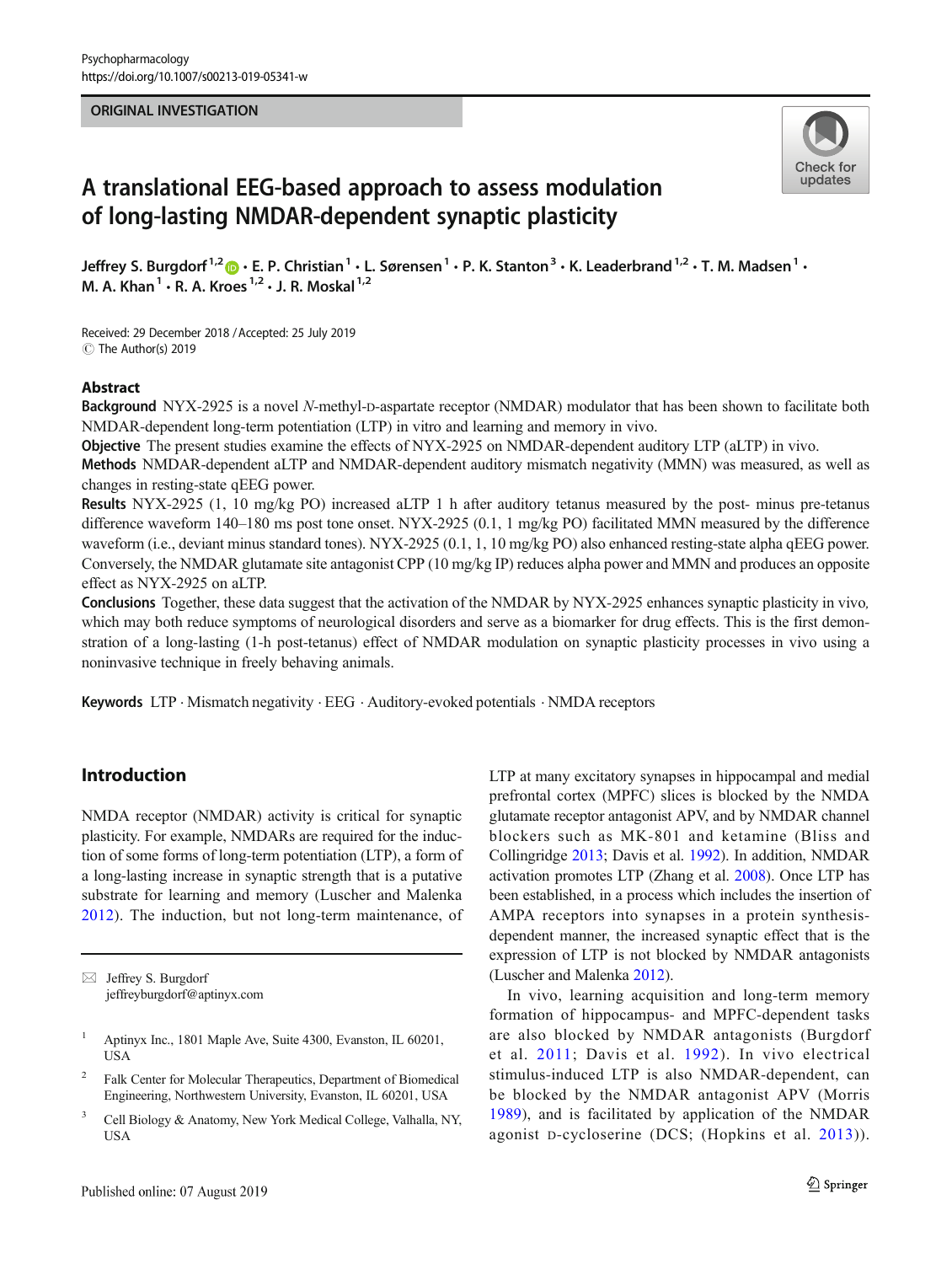NMDAR activation is essential for a large portion of LTP induced by tetanization with sound or visual stimuli, as recorded by sensory-evoked potentials via scalp EEG electrodes (Sanders et al. [2018](#page-5-0)). NMDAR activation with DCS facilitates short-term potentiation (Forsyth et al. [2015\)](#page-5-0), and inactivation with CPP (an analog of APV) inhibits the induction of LTP (Clapp et al. [2006\)](#page-5-0). Here, in order to determine whether NMDAR modulation can facilitate LTP in vivo, a modulator of the NMDAR with long-lasting properties was used.

NYX-2925 ((2S,3R)-3-hydroxy-2-((R)-5-isobutyryl-1 oxo-2,5-diazaspiro[3.4]octan-2-yl)butanamide) is a novel NMDAR modulator (Khan et al. [2018](#page-5-0); Moskal et al. [2017](#page-5-0)). Supported by robust preclinical data in animal models of neuropathic pain (Ghoreishi-Haack et al. [2018](#page-5-0)), NYX-2925 is currently being investigated in two phase II clinical studies for the treatment of painful diabetic peripheral neuropathy and fibromyalgia. Previous studies demonstrated that NYX-2925 is a member of a novel class of NMDAR-specific modulators that facilitate NMDAR-dependent processes associated with learning and memory (Khan et al. [2018](#page-5-0)). Ex vivo, NYX-2925 enhances hippocampal and MPFC LTP and inhibits the induction of long-term depression (LTD) at concentrations that facilitate NMDAR current (Khan et al. [2018\)](#page-5-0). Persistent changes in long-lasting plasticity are also seen 24 h post dosing in vivo, as measured by facilitation of ex vivo hippocampal LTP and mature dendritic spine morphology that far outlasts drug presence (Khan et al. [2018](#page-5-0)). In vivo, NYX-2925 enhances NMDAR-dependent positive emotional learning and this effect is blocked by the NMDAR glutamate site antagonist CPP. Oral doses of NYX-2925 in vivo that increase learning and memory produce CSF concentrations that enhance NMDAR current in vitro (Khan et al. [2018](#page-5-0)).

Therefore, an in vivo translational EEG approach was used to evaluate the long-lasting effects of NYX-2925 induced NMDAR modulation on synaptic plasticity changes. This approach should be directly applicable to similar studies conducted in human subjects and provide new insights into NMDAR-mediated synaptic plasticity mechanisms and their role in CNS disorders (Clapp et al. [2012;](#page-5-0) Clapp et al. [2005\)](#page-5-0), such as centrally mediated chronic pain (e.g., fibromyalgia), post-traumatic stress disorder, and cognitive impairment.

The experiments in this study were designed to test whether NYX-2925 could enhance auditory-evoked responses 1 h after auditory tetanus (aLTP). As part of this experiment, NMDAR-dependent mismatch negativity (MMN), the auditory event-related potential to a deviant tone compared with a standard tone, was also examined, as well as resting quantitative EEG (qEEG) power across the alpha frequency band.

## Materials and methods

## Animals

Male 2–3-month-old Sprague-Dawley (SD) rats from Envigo (USA) were used. Rats were housed in Lucite cages with aspen wood chip bedding, maintained on a 12:12 light:dark cycle (lights on at 6 am) and given ad libitum access to Teklad lab chow (Envigo, USA) and tap water throughout the study. All experiments were approved by the Northwestern University Animal Care and Use Committee.

#### Surgeries, data acquisition, and analysis

Rats were anesthetized with isoflurane (5% induction and 2–3% maintenance; 15–20 min total duration) and implanted with skull screws to record cortical EEG (Pinnacle, USA). Animals were given 7 days to recover before the start of testing. Auditory event-related potentials (ERPs) were recorded from a frontal cortex skull screw using a cerebellar skull screw as a ground/reference. EEG signals were captured via a tethered system (Pinnacle, USA). Data were acquired at 1 kHz using an A&M (USA) amplifier with a high (0.1 Hz)- and low-pass (100 Hz) filters and digitized using Data Wave (USA) acquisition software. Data were analyzed using Brain Products Analyzer 2 software (Germany).

Animals were dosed with NYX-2925 (0.1, 1, 10 mg/kg PO; Sai Life Sciences, India) or 0.5% carboxymethylcellulose (Sigma, USA) in distilled deionized water (Millipore, USA). NYX-2925 was administered orally so that these preclinical data can be more directly compared with a parallel human study with NYX-2925 that also used oral dosing. An additional group of rats received the NMDAR glutamate site antagonist CPP (10 mg/kg IP; Sigma USA) or distilled deionized water vehicle. This dose of CPP was shown to block the learning and memory effects of NYX-2925 (Khan et al. [2018\)](#page-5-0) as well as block in vivo hippocampal LTP (Abraham and Mason [1988\)](#page-5-0).

### Quantitative EEG acquisition

Within 5 min of dosing, rats were tethered and placed into individual sound-attenuated chambers under dim illumination. For the first 60-min post-dosing, no external stimulation was given (resting state). qEEG data from the first 60-min post-dosing was analyzed across the entire period using a Hanning window (2 s, 0.5-Hz resolution). Relative (1.5 to 40 Hz) voltage spectral density  $(\mu V/Hz)$  was used for the analysis.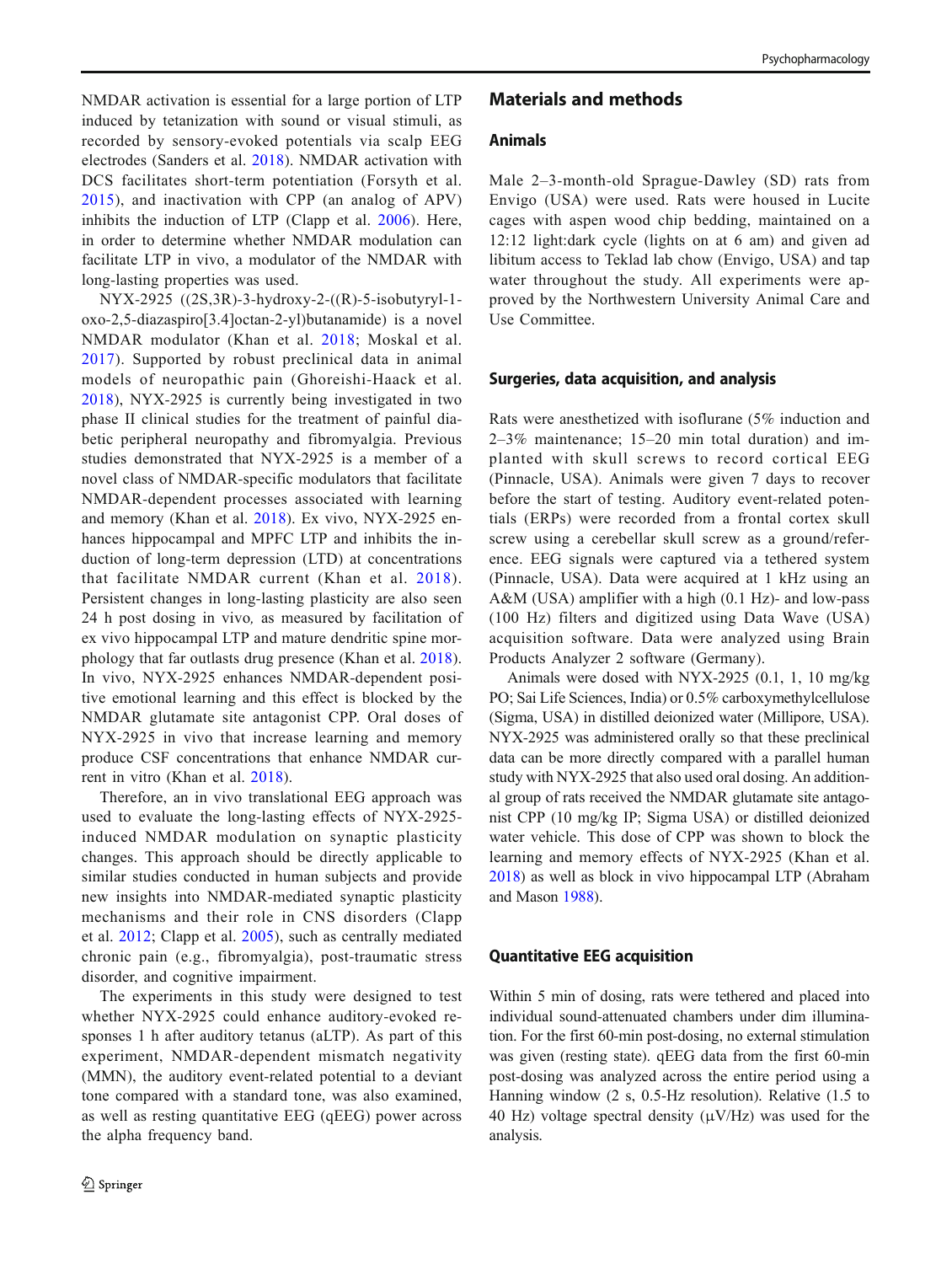### <span id="page-2-0"></span>MMN paradigm

Rats were placed in cylindrical test cages (30.5 cm diameter, 30.5 cm high clear Acrylic cylinder; Pinnacle USA). Testing consisted of standard (6 kHz) or deviant (8 kHz) tone pips (50 ms duration) and an interstimulus interval of 350 ms, presented in a pseudorandom manner, with at least 2 standards occurring in a row. Tones were presented at 85 dB using a speaker (Avisoft, Germany) placed on the floor of the cage. One trial consisted of 1800 standard tones and 200 deviant tones (total, 2000 tones). Averaged standard and deviant waveforms were baselined to the pre-stimulus period  $(-50$ to 0 ms before tone onset). A difference wave was obtained by subtracting the standard from the deviant waveform and was used as the measure of MMN. The range used for calculating MMN was determined based on the pre-dose MMN difference grand average waveform for all of the animals

tested (50–250 ms) as shown in Fig. 1B. MMN was calculated as the average microvolt value from 50 to 250 ms after the tone onset from the deviant-standard difference wave.

### aLTP induction stimulus paradigm

aLTP was induced by a high-frequency train  $(3 \times 10)$  Hz for 5 min; 3000 tones) of auditory stimuli (6 kHz, 50-ms duration, 85 dB), using a paradigm similar to the one described by Clapp and colleagues (Clapp et al. [2006](#page-5-0)). MMN testing occurred immediately before tetanus (pre-tetanus) and 1 h after tetanus (post-tetanus). Post- minus pre-tetanus difference waves were generated to determine the range (in milliseconds) in which aLTP occurred for both the standard and deviant tone as defined by the largest mean difference and statistical difference (within-subject  $t$  test) in the vehicle group pre- vs. posttetanus. Using this criterion, aLTP occurred within the range



Fig. 1 NYX-2925 enhances resting alpha power (qEEG), mismatch negativity (MMN), and auditory-induced long-term potentiation (aLTP). (A, A') Average power spectral density plots showing that NYX-2925 (0.1, 1, 10 mg/kg PO) enhanced alpha power (7–8.5 Hz) compared with vehicle without affecting power in the other EEG bands (data not shown). (B, B') Grand average MMN waveforms for showing that NYX-2925 (0.1, 1 mg/kg PO) enhanced MMN compared with vehicle from 50 to 250 ms after tone onset. (C, C') Average post-pre tetanus waveforms

show that NYX-2925 (1, 10 mg/kg PO) enhanced aLTP 140–180 ms after tone onset. This range was used given that this was the region in which the vehicle group showed the largest post-pre tetanus change. (B) LTP was enhanced in the 1 and 10 mg dose groups ( $p < .05$ ). Using a similar methodology (Clapp et al. [2006\)](#page-5-0), an NMDAR antagonist has been shown to inhibit sensory-induced LTP. Mean  $\pm$  SEM.  $*p$  < .05 Bonferroni post hoc test vs. vehicle following a one-way ANOVA.  $n = 7-10$  per group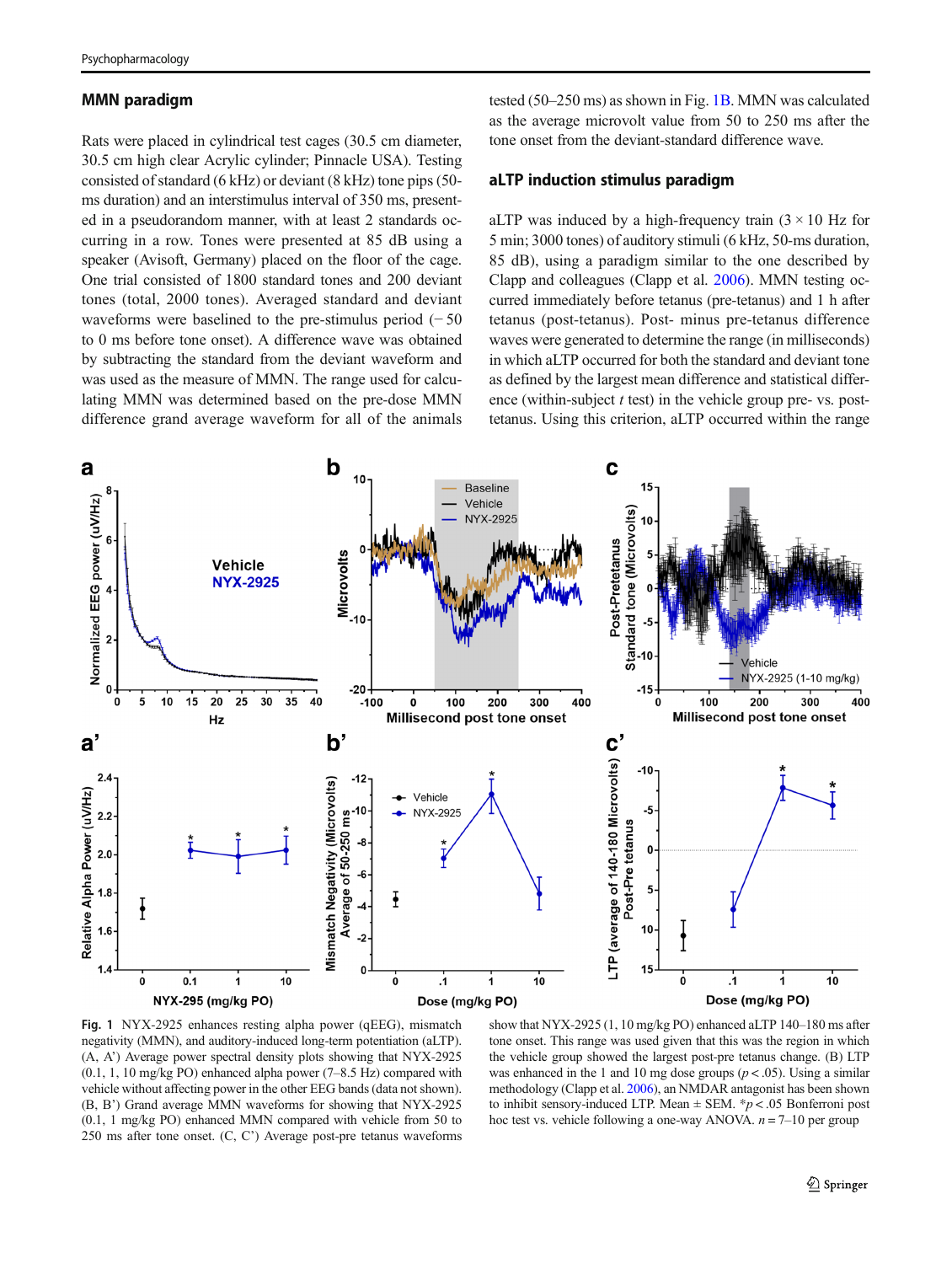<span id="page-3-0"></span>of 140–180 ms after the tone onset in the vehicle group based on the average of the standard and deviant tone waveforms, which is consistent with the range (ms) and generalization (both standard and deviant tone) seen in humans with aLTP using a MMN paradigm (Kompus and Westerhausen [2018\)](#page-5-0). The average microvolt value across 140–180 ms for both the standard and deviant tone was used to calculate effects of aLTP on both the NYX-2925 and vehicle groups and determine possible drug effects.

#### Experimental timeline

On the day before testing, animals received a habituation session of qEEG and MMN. These data were used to randomize animals into treatment groups. On the testing day, 10 min of qEEG was first collected followed by MMN. Animals were then dosed with NYX-2925 (0, 0.1, 1, 10 mg/kg PO) or the NMDAR glutamate site antagonist CPP (0, 10 mg/kg IP). Immediately after dosing, 1 h of qEEG was collected and used for the qEEG measures shown in Figs. [1A,](#page-2-0) A' and 2A. Immediately after qEEG testing, rats received MMN testing, and these data are shown in Figs. [1B, B](#page-2-0)' and 2B. Animals then received 3 auditory tetani (each consisting of a 5-min tetanus with a 10-min inter-tetani interval). One hour after the first tetanus, the MMN paradigm was administered again and post-pre tetanus auditory-evoked responses were used for calculating aLTP (data shown in Figs. [1C, C](#page-2-0)' and 2C).

#### Statistical analysis

The effect of NMDAR activation on qEEG and MMN variables was analyzed by a separate one-way analysis of variance (ANOVA) test with a null hypothesis of no difference in the dependent variable, with respect to the independent variable of each of the 4 doses (NYX-2925 0.1, 1, and 10 mg/kg PO, and vehicle). For the aLTP study, a within-subject component was also used (postpre tetanus difference scores were calculated). All statistical tests were two-sided with significance set at  $p < .05$ . For any ANOVA test indicating significance, pairwise comparisons using t tests were applied between doses. These pairwise comparisons were adjusted for multiplicity using the Bonferroni correction.

Likewise, CPPs were analyzed against vehicle using the one-way ANOVA. All analyses were conducted with Statview (USA) software. Individual datapoints from unstable EEG recordings were excluded from the analysis.

## **Results**

qEEG measures revealed a significant modulation of the alpha range (7–8.5 Hz)  $(F(3,31) = 5.72 \, p < .01)$  in response to acute exposure with NYX-2925. All NYX-2925 dose levels showed a significantly increased mean alpha voltage density compared with vehicle, confirmed by the Bonferroni adjusted multiple comparisons (NYX-2925 0.1, 1, 10 mg/kg PO vs. vehicle  $p < .05$ ), shown in Fig. [1A](#page-2-0)'.

Grand average voltage spectral density plots for NYX-2925 (0.1, 1, 10 mg/kg) and vehicle are shown in Fig.  $1A$ .

Average MMN amplitude (50–250 ms) was significantly modulated between groups  $(F(3,25) = 11.59 \, p < .001)$  in response to acute exposure of NYX-2925. NYX-2925 (1 mg/kg PO) showed a significantly enhanced MMN amplitude compared with vehicle, confirmed by the Bonferroni adjusted multiple comparisons (NYX-2925 1 mg/kg PO vs. vehicle  $p < .001$ ), shown in Fig. [1B](#page-2-0)'.

Average waveforms for the deviant-standard difference wave (MMN) for NYX-2925 (0.1, 1 mg/kg) and vehicle are shown in Fig. [1B.](#page-2-0)



Fig. 2 The NMDAR glutamate site antagonist CPP inhibited resting alpha power, MMN, and aLTP. CPP inhibited resting alpha power (A), MMN (B), and increased aLTP-induced positivity (C). NYX-2925 (Fig. [1](#page-2-0)) had the opposite effect on all three of these measures. Insets: (A) alpha peak (arrow), showing the CPP nearly eliminates the alpha peak; (C)

effect of tetanus on aLTP from the grand average of the standard and deviant waveforms with gray being the pre-tetanus waveform. CPP produces a near maximal positive deflection across the aLTP window (140– 180 ms; arrow).  $\frac{k}{p}$  < .05 one-way ANOVA, CPP vs. vehicle.  $n = 9-10$ per group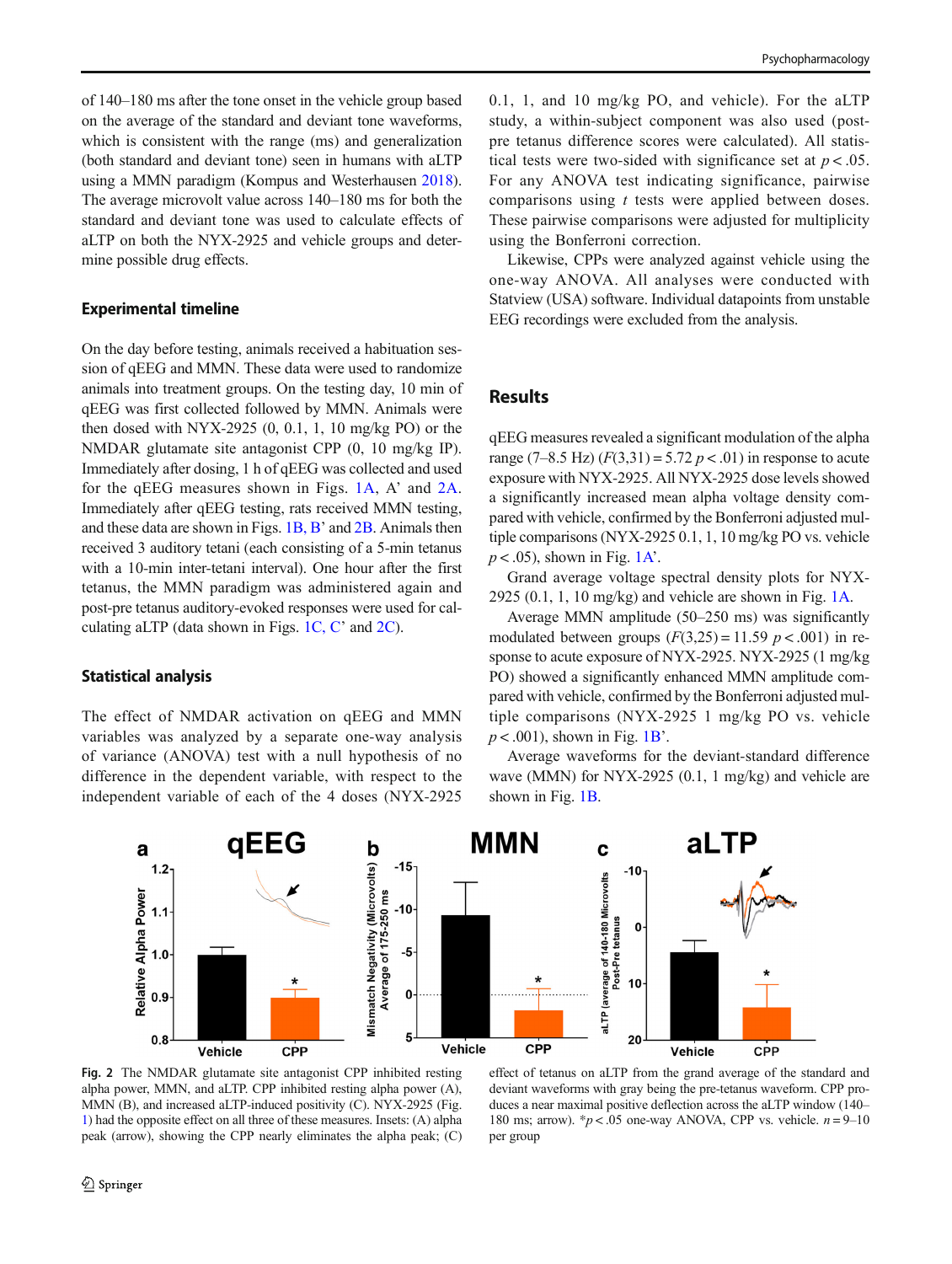The aLTP protocol, inducing auditory synaptic plasticity, modulated the standard tone waveform, measured by the mean amplitude from 140 to 180 ms  $(F(3,32) = 24.62)$  $p < .001$ ). NYX-2925 (1, 10 mg/kg PO) significantly increased the mean negativity in this range compared with vehicle, confirmed by the Bonferroni adjusted multiple comparisons (NYX-2925 1, 10 mg/kg PO vs. vehicle  $p < .001$ ), shown in Fig. [1C](#page-2-0)'.

Average post- minus pre-aLTP waveforms for the active doses (0.1 and 1 mg/kg) and vehicle are shown in Fig. [1C.](#page-2-0)

The NMDAR glutamate site antagonist, CPP, produced the opposite effects on each of the EEG variables (Fig. [2\)](#page-3-0) used to evaluate positive modulation of the NMDAR with NYX-2925. CPP inhibited resting alpha power from 7 to 8.5 Hz  $(F(1,18) =$ 14.05  $p < .01$ ; Fig. [2A\)](#page-3-0), whereas NYX-2925 enhanced alpha power (Fig. [1A\)](#page-2-0). CPP also inhibited the latter segment of the MMN waveform  $(175-250 \text{ ms post tone onset}) (F(1,18) = 5.89$  $p < .05$ ; Fig. [2B](#page-3-0)), which NYX-2925 preferentially enhanced (Fig. [1B\)](#page-2-0). CPP also increased aLTP-induced positivity (140– 180 ms post tone onset)  $(F(1,16) = 4.68, p < .05;$  Fig. [2C](#page-3-0)), whereas NYX-2925 produced negativity across this same range (Fig. [1C](#page-2-0)).

EEG response during the auditory tetanus stimulation was also examined. The EEG was visualized by transforming data and recorded during auditory tetanus, to the time-frequency domain using the Morlet wavelets (Morlet parameter = 3, optimized for the best time sensitivity). This inspection showed that a 6–7-Hz band best followed the auditory stimulation in that a power in the band was seen in a burst that occurred approximately 10 per second and were evenly spaced out, resembling the 10-Hz tone presentation (50-ms tone duration). These 6–7-Hz bursts occurred primarily within the first 160 s of the 5-min tetanus. Thus, a Fourier analysis of the first 160 s of the tetanus was employed and relative power was measured from 6 to 7 Hz. The 6–7-Hz band was significantly modulated between groups  $(F(2,54) = 19.3, p < .05)$ , with NYX-2925 (0.1, 1, 10 mg/kg PO) showing a significant enhancement  $(p < .05)$  and CPP showing a significant decrease  $(p < .05)$ compared with vehicle, suggested by the Bonferroni adjusted multiple comparisons.

## **Discussion**

This is the first demonstration that positive modulation of the NMDAR facilitates NMDAR-dependent sensory-evoked LTP in vivo. Across auditory and visual modalities, NMDARdependent LTP has typically been defined as persisting for at least 1 h after sensory tetanus. Potentiation of this duration requires NMDAR activation, is blocked by NMDAR antagonists, is AMPAR-dependent, and requires protein synthesis, whereas short-term potentiation does not typically require NMDAR activation and involves only transient activation of

AMPAR, not insertion of new AMPARs into the postsynaptic membrane (Malenka and Bear [2004\)](#page-5-0). Given that NYX-2925 enhances NMDAR activity, which leads to long-lasting synaptic plasticity, learning acquisition, and long-term memory formation (Khan et al. [2018](#page-5-0)), it is an ideal molecule for testing in an in vivo NMDAR-dependent LTP assay.

The ability of NYX-2925 to enhance NMDAR-dependent plasticity in vivo was independently confirmed by the MMN paradigm and qEEG studies in response to the aLTP protocol. NMDAR-dependent MMN was facilitated by NYX-2925 both acutely and 1 h after aLTP. Using this paradigm, NMDAR antagonists have been shown to reduce (Ehrlichman et al. [2008;](#page-5-0) Sivarao et al. [2014](#page-6-0)), and glycine (which, among other actions, is a co-agonist at the NMDAR) to facilitate, MMN (Greenwood et al. [2018\)](#page-5-0). The present studies with NYX-2925 further validate the NMDAR dependence of MMN.

The alpha band has been defined as the primary resting-state EEG rhythm, and using this definition, alpha power is positively correlated with increased attention (Klimesch [1999](#page-5-0)). In addition, enhancing alpha power with repetitive transcranial magnetic stimulation (Klimesch et al. [2003;](#page-5-0) Romei et al. [2010\)](#page-5-0) or neurofeedback training (Hanslmayr et al. [2005;](#page-5-0) Zoefel et al. [2011\)](#page-6-0) can improve cognitive task performance. Thus, resting alpha synchronization has predictive power for subsequent sensory experience or cognitive processing, whereas attention to sensory stimuli desynchronizes evoked alpha rhythm and this desynchronization is greater with increasing attention to stimuli (Engel et al. [2001;](#page-5-0) Silvanto et al. [2008\)](#page-6-0). NYX-2925 enhanced resting alpha power (7–8.5 Hz). As alpha power may reflect an attentional vigilance state that primes an animal for sensory processing (e.g., MMN and aLTP), increased resting/spontaneous alpha power in the rat EEG may represent a mechanism by which NYX-2925 enhances learning and memory through facilitating attention.

Resting alpha power, MMN, and aLTP are NMDARdependent phenomena given that they are inhibited by the NMDAR glutamate site antagonist CPP. The NMDARdependent variables showed a dynamic activation, seen as the inverted U-shaped dose-response relationship (Fig. [1B](#page-2-0)', C'), suggesting that various brain circuits and mechanisms are affected at different dose levels of NYX-2925 exposure. They may be modulated by different NMDAR receptor subtypes given that NYX-2925 shows a different dose-response across each of these assays, and NYX-2925 enhances NMDAR subtype activity with different potencies (NR2B  $>$  NR2A  $>$  NR2C = NR2D) as reported in Khan et al. [\(2018\)](#page-5-0). Therefore, it is possible that alpha power and MMN may be more NR2B-mediated than aLTP. Interestingly, the late temporal range for MMN (175–250 ms post tone onset) that is most sensitive to habituation across testing days (Fig. [1B](#page-2-0)) is also the most sensitive to NMDAR activation (Figs. [1B](#page-2-0) and [2B\)](#page-3-0). The NMDAR dependence of aLTP also is seen in response to the tetanus, with positive NMDAR modulation facilitating the entrainment of the EEG response to stimulus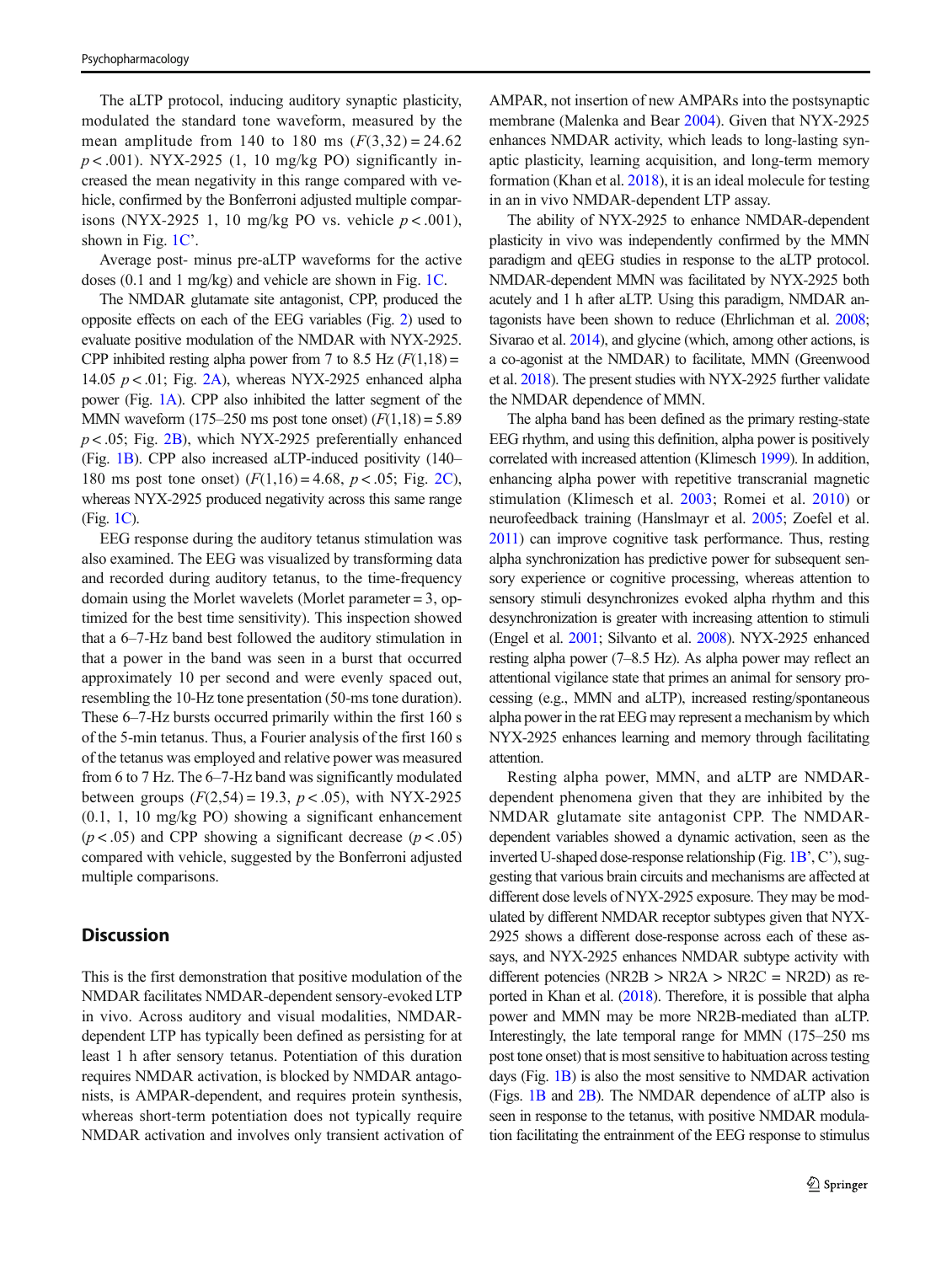<span id="page-5-0"></span>NYX-2925 is a member of a novel platform of NMDAR modulators, four of which are now in human clinical studies. This is the first study demonstrating that NYX-2925 acts as an NMDAR modulator in vivo and establishes a method for measuring the long-lasting effects of NMDAR activation using a method readily translatable to noninvasive studies in humans. Such studies will provide new insights into NMDAR-mediated synaptic plasticity mechanisms and their role in CNS disorders such as centrally mediated chronic pain (e.g., fibromyalgia), PTSD, and cognitive impairment.

Funding information J.R. Moskal was supported by NIH grant NS100173. J.S. Burgdorf was supported by NIH grants MH094835 and CA199928.

## Compliance with ethical standards

All experiments were approved by the Northwestern University Animal Care and Use Committee.

Conflict of interest The authors declare that they have no conflict of interest.

Open Access This article is distributed under the terms of the Creative Commons Attribution 4.0 International License (http:// creativecommons.org/licenses/by/4.0/), which permits unrestricted use, distribution, and reproduction in any medium, provided you give appropriate credit to the original author(s) and the source, provide a link to the Creative Commons license, and indicate if changes were made.

# References

- Abraham WC, Mason SE (1988) Effects of the NMDA receptor/channel antagonists CPP and MK801 on hippocampal field potentials and long-term potentiation in anesthetized rats. Brain Res 462:40–46
- Bliss TV, Collingridge GL (2013) Expression of NMDA receptordependent LTP in the hippocampus: bridging the divide. Mol Brain 6:5
- Burgdorf J, Kroes RA, Weiss C, Oh MM, Disterhoft JF, Brudzynski SM, Panksepp J, Moskal JR (2011) Positive emotional learning is regulated in the medial prefrontal cortex by GluN2B-containing NMDA receptors. Neuroscience 192:515–523
- Clapp WC, Kirk IJ, Hamm JP, Shepherd D, Teyler TJ (2005) Induction of LTP in the human auditory cortex by sensory stimulation. Eur J Neurosci 22:1135–1140
- Clapp WC, Eckert MJ, Teyler TJ, Abraham WC (2006) Rapid visual stimulation induces N-methyl-D-aspartate receptor-dependent sensory long-term potentiation in the rat cortex. Neuroreport 17:511– 515
- Clapp WC, Hamm JP, Kirk IJ, Teyler TJ (2012) Translating long-term potentiation from animals to humans: a novel method for noninvasive assessment of cortical plasticity. Biol Psychiatry 71:496–502
- Davis S, Butcher S, Morris R (1992) The NMDA receptor antagonist D-2-amino-5-phosphonopentanoate (D-AP5) impairs spatial learning and LTP in vivo at intracerebral concentrations comparable to those that block LTP in vitro. J Neurosci 12:21–34
- Ehrlichman RS, Maxwell CR, Majumdar S, Siegel SJ (2008) Devianceelicited changes in event-related potentials are attenuated by ketamine in mice. J Cogn Neurosci 20:1403–1414
- Engel AK, Fries P, Singer W (2001) Dynamic predictions: oscillations and synchrony in top-down processing. Nat Rev Neurosci 2:704– 716
- Forsyth JK, Bachman P, Mathalon DH, Roach BJ, Asarnow RF (2015) Augmenting NMDA receptor signaling boosts experiencedependent neuroplasticity in the adult human brain. Proc Natl Acad Sci U S A 112:15331–15336
- Ghoreishi-Haack N, Priebe JM, Aguado JD, Colechio EM, Burgdorf JS, Bowers MS, Cearley CN, Khan MA, Moskal JR (2018) NYX-2925 is a novel N-methyl-d-aspartate receptor modulator that induces rapid and long-lasting analgesia in rat models of neuropathic pain. J Pharmacol Exp Ther 366:485–497
- Greenwood LM, Leung S, Michie PT, Green A, Nathan PJ, Fitzgerald P, Johnston P, Solowij N, Kulkarni J, Croft RJ (2018) The effects of glycine on auditory mismatch negativity in schizophrenia. Schizophr Res 191:61–69
- Hanslmayr S, Sauseng P, Doppelmayr M, Schabus M, Klimesch W (2005) Increasing individual upper alpha power by neurofeedback improves cognitive performance in human subjects. Appl Psychophysiol Biofeedback 30:1–10
- Hopkins SC, Campbell UC, Heffernan ML, Spear KL, Jeggo RD, Spanswick DC, Varney MA, Large TH (2013) Effects of D-amino acid oxidase inhibition on memory performance and long-term potentiation in vivo. Pharmacol Res Perspect 1:e00007
- Khan MA, Houck DR, Gross AL, Zhang XL, Cearley C, Madsen TM, Kroes RA, Stanton PK, Burgdorf J, Moskal JR (2018) NYX-2925 is a novel NMDA receptor-specific spirocyclic-beta-lactam that modulates synaptic plasticity processes associated with learning and memory. Int J Neuropsychopharmacol 21:242–254
- Klimesch W (1999) EEG alpha and theta oscillations reflect cognitive and memory performance: a review and analysis. Brain Res Brain Res Rev 29:169–195
- Klimesch W, Sauseng P, Gerloff C (2003) Enhancing cognitive performance with repetitive transcranial magnetic stimulation at human individual alpha frequency. Eur J Neurosci 17:1129–1133
- Kompus K, Westerhausen R (2018) Increased MMN amplitude following passive perceptual learning with LTP-like rapid stimulation. Neurosci Lett 666:28–31
- Luscher C, Malenka RC (2012) NMDA receptor-dependent long-term potentiation and long-term depression (LTP/LTD). Cold Spring Harb Perspect Biol 4:a005710
- Malenka RC, Bear MF (2004) LTP and LTD: an embarrassment of riches. Neuron 44:5–21
- Morris RG (1989) Synaptic plasticity and learning: selective impairment of learning rats and blockade of long-term potentiation in vivo by the N-methyl-D-aspartate receptor antagonist AP5. J Neurosci 9:3040– 3057
- Moskal JR, Burgdorf JS, Stanton PK, Kroes RA, Disterhoft JF, Burch RM, Khan MA (2017) The development of rapastinel (formerly GLYX-13); a rapid acting and long lasting antidepressant. Curr Neuropharmacol 15:47–56
- Romei V, Gross J, Thut G (2010) On the role of prestimulus alpha rhythms over occipito-parietal areas in visual input regulation: correlation or causation? J Neurosci 30:8692–8697
- Sanders PJ, Thompson B, Corballis PM, Maslin M, Searchfield GD (2018) A review of plasticity induced by auditory and visual tetanicstimulation in humans. Eur J Neurosci 48(4):2084–2097. <https://doi.org/10.1111/ejn.14080>